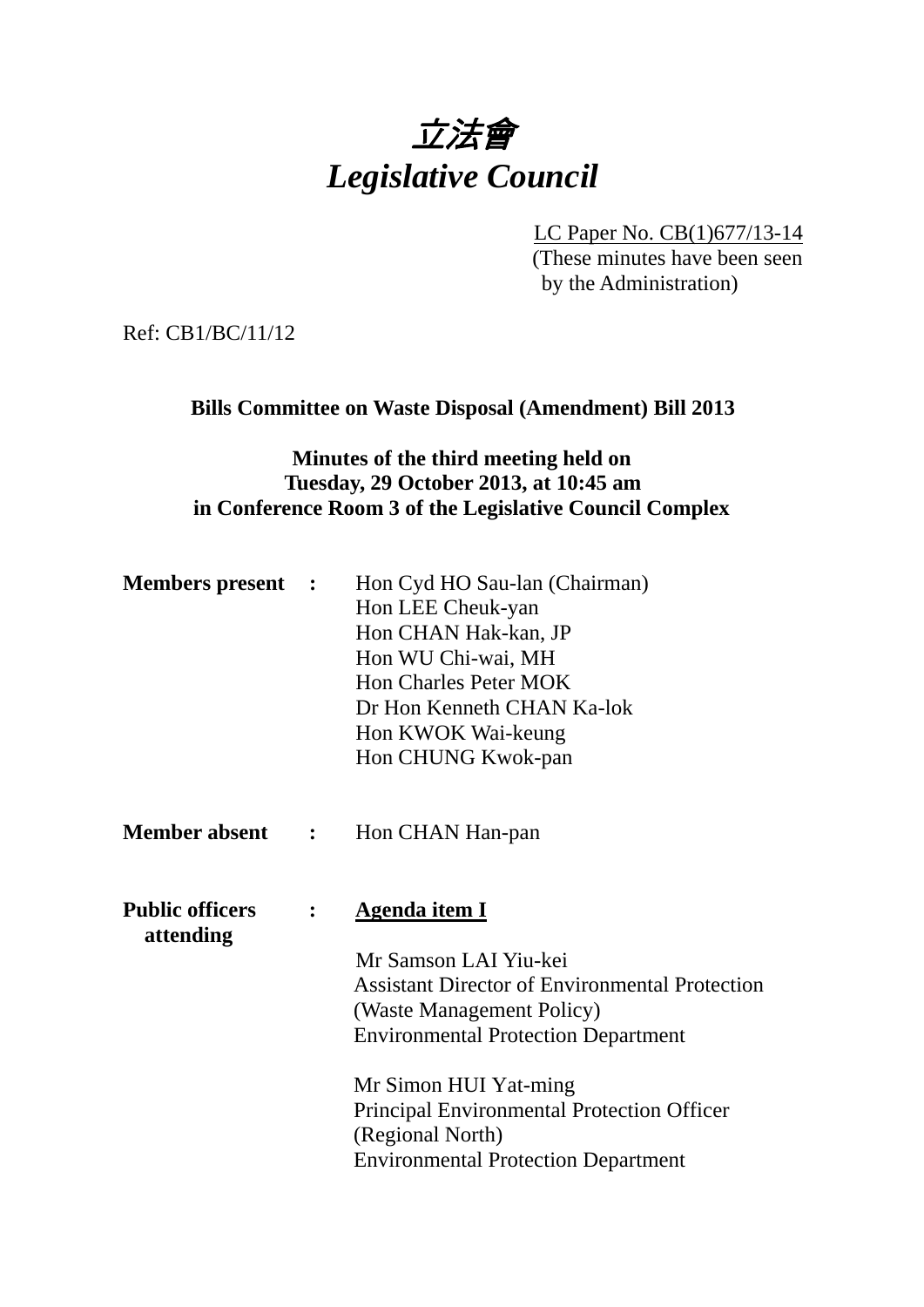Mr Peter SZE Chun-fai Senior Government Counsel Department of Justice

| <b>Attendance by : :</b><br><b>Invitation</b> |  | <b>Agenda item I</b>                                 |
|-----------------------------------------------|--|------------------------------------------------------|
|                                               |  | 南昌北居民聯會                                              |
|                                               |  | Mr MIU Hoi-ming<br>Representative                    |
|                                               |  | <b>Motor Transport Workers General Union</b>         |
|                                               |  | Mr YUEN Cheung-fung<br>Officer                       |
|                                               |  | Individual                                           |
|                                               |  | Mr LI Ka-leung<br>Sai Kung District Councillor       |
|                                               |  | <b>Hong Kong Waste Disposal Industry Association</b> |
|                                               |  | Ms Christine YIM Wai-ping<br>Representative          |
|                                               |  | <b>Heung Yee Kuk New Territories</b>                 |
|                                               |  | Dr YAU Wing-kwong<br>Co-opted Councillor             |
|                                               |  | <b>Hong Kong Dumper Truck Drivers Association</b>    |
|                                               |  | Mr LEE Chi-fai<br>Officer                            |
| <b>Clerk in attendance:</b>                   |  | Ms Sophie LAU<br>Chief Council Secretary (1)2        |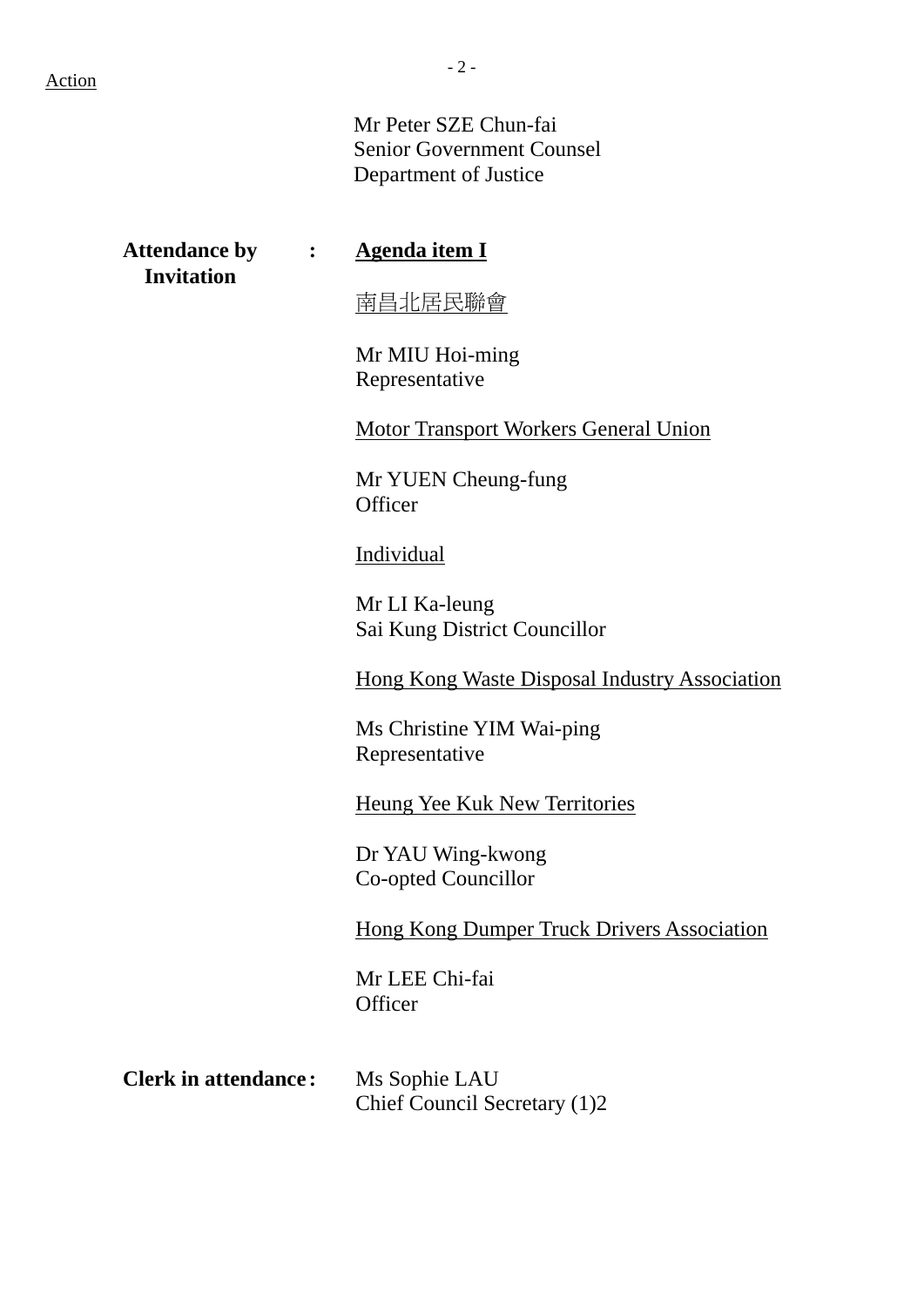|        | <b>Staff in attendance:</b> |                                                               | Ms Wendy KAN<br>Assistant Legal Adviser 6     |                                                                                          |
|--------|-----------------------------|---------------------------------------------------------------|-----------------------------------------------|------------------------------------------------------------------------------------------|
|        |                             |                                                               | Miss Katherine CHAN<br>Council Secretary (1)2 |                                                                                          |
| Action | I                           | Meeting with deputations and the Administration               |                                               |                                                                                          |
|        |                             | (LC Paper No. $CB(1)148/13-14(01)$                            |                                               | - List of follow-up actions arising<br>from the meeting on 15 October<br>2013            |
|        |                             | LC Paper No. CB(3)706/12-13<br>File Ref: EP CR 9/150/37 Pt.10 |                                               | - The Bill<br>- The Legislative Council Brief                                            |
|        |                             |                                                               |                                               | issued by the Environment<br>and Environmental<br>Bureau<br><b>Protection Department</b> |

LC Paper No.  $CB(1)1505/12-13(02)$  - Marked-up copy of the Bill prepared by the Legal Service Division)

The Bills Committee received views from the representatives of 6 deputations who attended the meeting and deliberated (index of proceedings attached at **Annex**).

Follow-up actions required of the Administration

Admin 2. To facilitate further discussion on the Waste Disposal (Amendment) Bill 2013, the Administration was required to provide the following information –

- (a) circumstances under which the Department of Justice would apply for a review of the sentence handed down by the court;
- (b)the number of prosecution cases against persons who caused or permitted to be deposited construction waste without lawful authority on a piece of land in the past; and
- (c) the maximum penalties imposed by the court for unauthorized dumping vis-à-vis the maximum penalties specified in the Waste Disposal Ordinance (Cap. 354) in the past.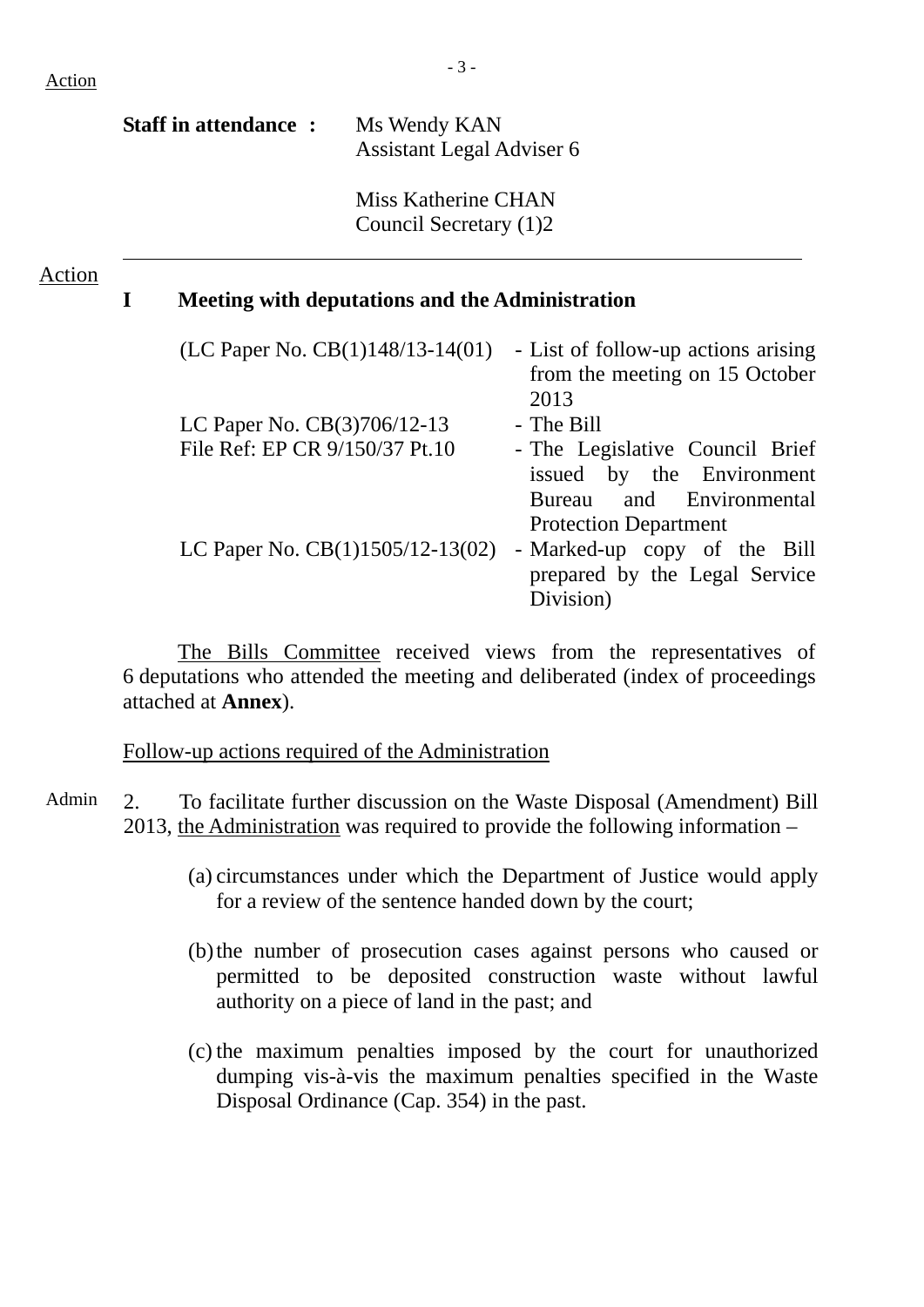#### Action

### Date of next meeting

The Clerk 3. Members noted that the next meeting would be held either on 8 November 2013 at 8:30 am or 12 November 2013 at 10:45 am and the Secretariat would consult members' availability.

> (*Post-meeting Note*: The next meeting was scheduled for 12 November 2013 at 10:45 am.)

## **II Any other business**

4. There being no other business, the meeting ended at 11:36 am.

Council Business Division 1 Legislative Council Secretariat 6 January 2014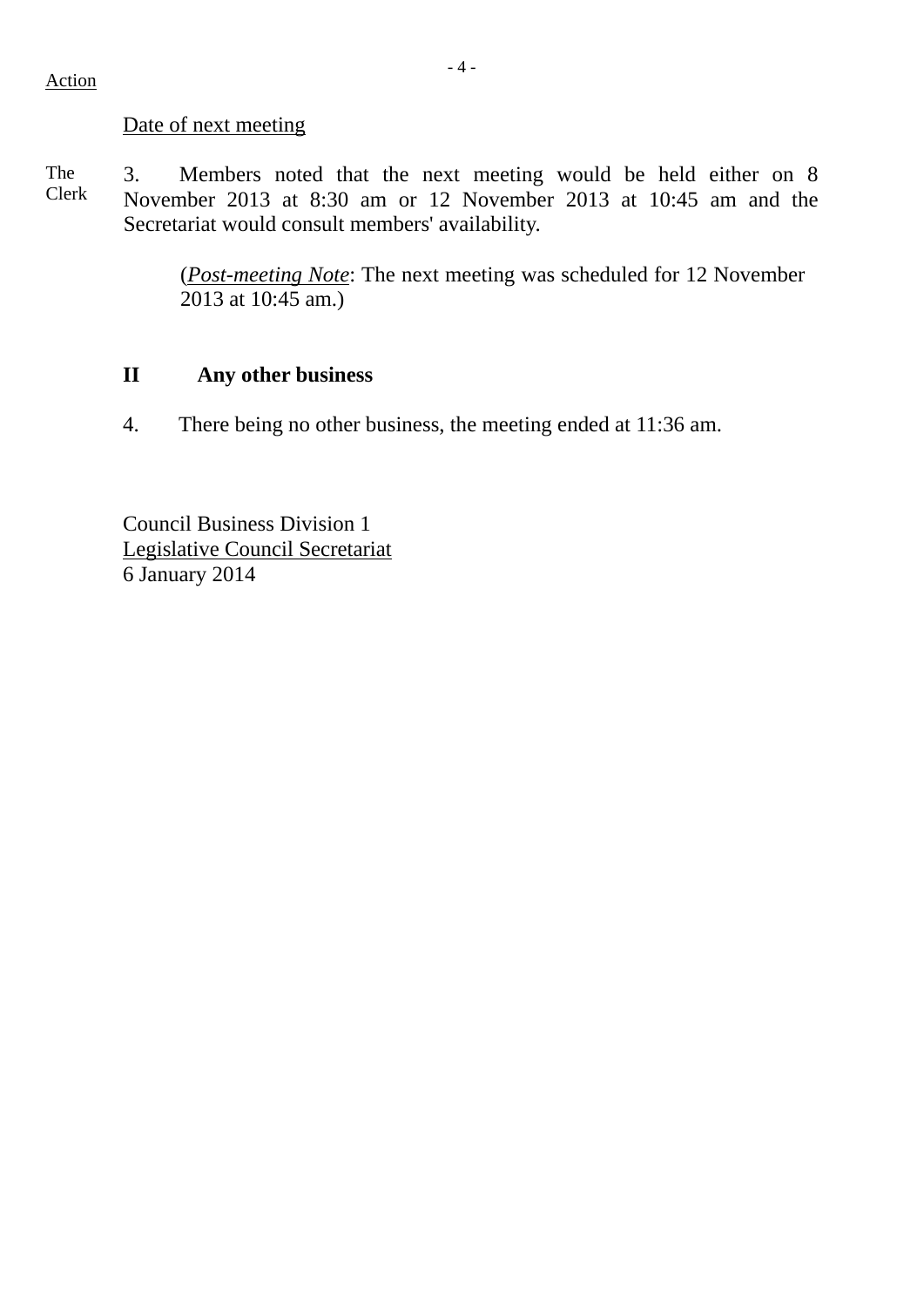### **Proceedings of the third meeting of the Bills Committee on Waste Disposal (Amendment) Bill 2013 on Tuesday, 29 October 2013, at 10:45 am in Conference Room 3 of the Legislative Council Complex**

| <b>Time</b><br>marker | <b>Speaker</b>                                                           | Subject(s)                                                                                                                                                                                                                                                                                           | <b>Action required</b> |  |  |  |
|-----------------------|--------------------------------------------------------------------------|------------------------------------------------------------------------------------------------------------------------------------------------------------------------------------------------------------------------------------------------------------------------------------------------------|------------------------|--|--|--|
|                       | Agenda item I - Meeting with deputations and the Administration          |                                                                                                                                                                                                                                                                                                      |                        |  |  |  |
| 000652                | 000220 - Chairman<br>Administration                                      | Opening remarks.                                                                                                                                                                                                                                                                                     |                        |  |  |  |
| 001031                | 000653 – 南昌北居民聯會<br>Chairman                                             | Supported the introduction of the Waste<br>Disposal (Amendment) Bill 2013 ("the Bill") in<br>general and pointed out that fly-tipping of<br>construction waste in urban areas, such as Sham<br>Shui Po, Kowloon City and Yau Tsim Mong,<br>was also serious;                                         |                        |  |  |  |
|                       |                                                                          | the Administration should review the proposed<br>benchmark of 20 square metres $("m2")$ under<br>exemption provision<br>proposed<br>the<br>for<br>depositing construction<br>waste<br>because<br>unauthorized dumping in urban areas often<br>involved a smaller area; and                           |                        |  |  |  |
|                       |                                                                          | the Administration should conduct more<br>targeted inspections and ambush operations at<br>fly-tipping black spots.                                                                                                                                                                                  |                        |  |  |  |
| 001344                | 001032 – Motor Transport Workers -<br><b>General Union</b><br>Chairman   | Expressed support for the introduction of the<br>Bill and suggested that the Administration<br>should regulate fly-tipping of construction<br>waste on private land under a licensing scheme,<br>impose heavier penalties against illegal<br>dumping and stipulate minimum penalties in the<br>Bill. |                        |  |  |  |
| 001345 -<br>001408    | Hong<br>Kong<br>Waste<br>Disposal<br>Industry<br>Association<br>Chairman | Supported the introduction of the Bill.                                                                                                                                                                                                                                                              |                        |  |  |  |
| 001409<br>001545      | Heung Yee Kuk New -<br>Territories<br>Chairman                           | Supported the introduction of the Bill.<br>Considered that the Administration should raise<br>the penalties and specify minimum penalties for<br>offences prescribed in the Bill to strengthen the<br>deterrent effect.                                                                              |                        |  |  |  |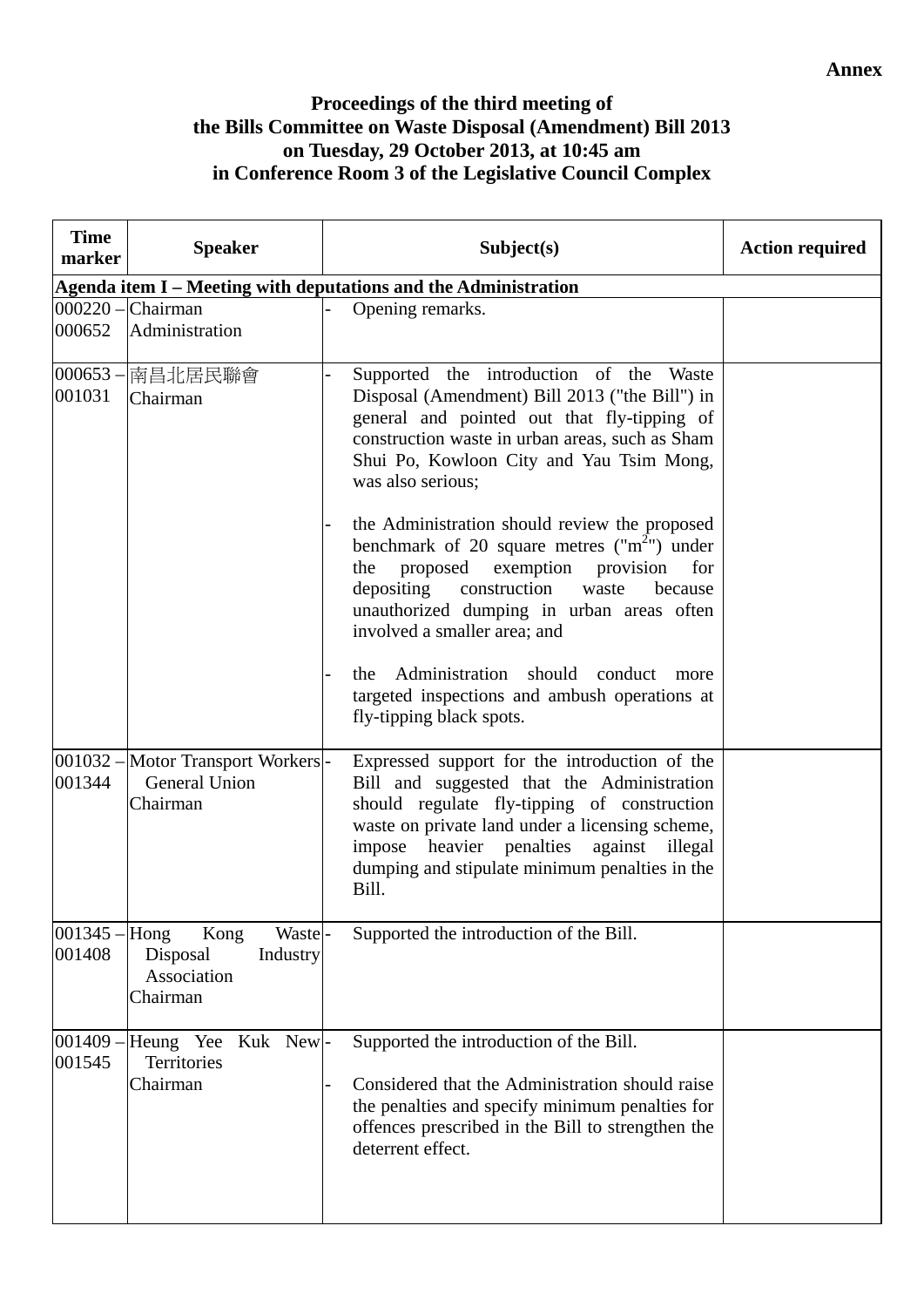| <b>Time</b>               | <b>Speaker</b>          |                           | Subject(s)                                                                                                                                                                                                                                                                                                                    | <b>Action required</b> |
|---------------------------|-------------------------|---------------------------|-------------------------------------------------------------------------------------------------------------------------------------------------------------------------------------------------------------------------------------------------------------------------------------------------------------------------------|------------------------|
| marker                    |                         |                           |                                                                                                                                                                                                                                                                                                                               |                        |
| $001546 -$ Hong<br>002248 | Kong<br>Truck           | Dumper-<br><b>Drivers</b> | Presentation of views:                                                                                                                                                                                                                                                                                                        |                        |
|                           | Association<br>Chairman |                           | (a) supported the introduction of the Bill;                                                                                                                                                                                                                                                                                   |                        |
|                           |                         |                           | (b) the Administration should also prosecute<br>people who caused to be deposited<br>construction waste on a private lot;                                                                                                                                                                                                     |                        |
|                           |                         |                           | (c) the Administration should make use of the<br>global positioning system ("GPS") to track<br>dump trucks to prevent fly-tipping;                                                                                                                                                                                            |                        |
|                           |                         |                           | (d) the Administration should provide an<br>enquiry hotline for the public to enquire<br>whether certain spots were authorized<br>dumping areas; and                                                                                                                                                                          |                        |
|                           |                         |                           | $(e)$ the<br>proposed<br>for<br>depositing<br>area<br>construction waste to be exempted under<br>the proposed new section 16B should be<br>increased from 20 $m2$ to 50 $m2$ .                                                                                                                                                |                        |
|                           |                         |                           | Please refer to LC Paper No. $CB(1)189/13-14(01)$ .                                                                                                                                                                                                                                                                           |                        |
| $002249 -$<br>002942      | Administration          |                           | Administration<br>following<br>The<br>made the<br>response:                                                                                                                                                                                                                                                                   |                        |
|                           |                         |                           | (a) the object of the Bill was to enhance the<br>regulation of the depositing of construction<br>waste on private land under the Waste<br>Disposal Ordinance (Cap. 354) ("WDO").<br>For circumstances that were not covered by<br>the Bill, there was other existing legislation<br>regulating fly-tipping activities;        |                        |
|                           |                         |                           | (b) as regards deputations' suggestions on<br>imposing minimum penalties for offences<br>against fly-tipping, the Administration<br>advised that it was for the court to<br>determine the penalties at its discretion,<br>taking into account the severity of the<br>conduct in question;                                     |                        |
|                           |                         |                           | (c) taking into account cases of temporary and<br>small-scale deposition of construction<br>waste on private land and other factors, the<br>considered<br>Administration<br>that<br>the<br>proposed benchmark of 20 $m2$ under the<br>proposed<br>exemption<br>for<br>provision<br>depositing<br>construction<br>waste<br>was |                        |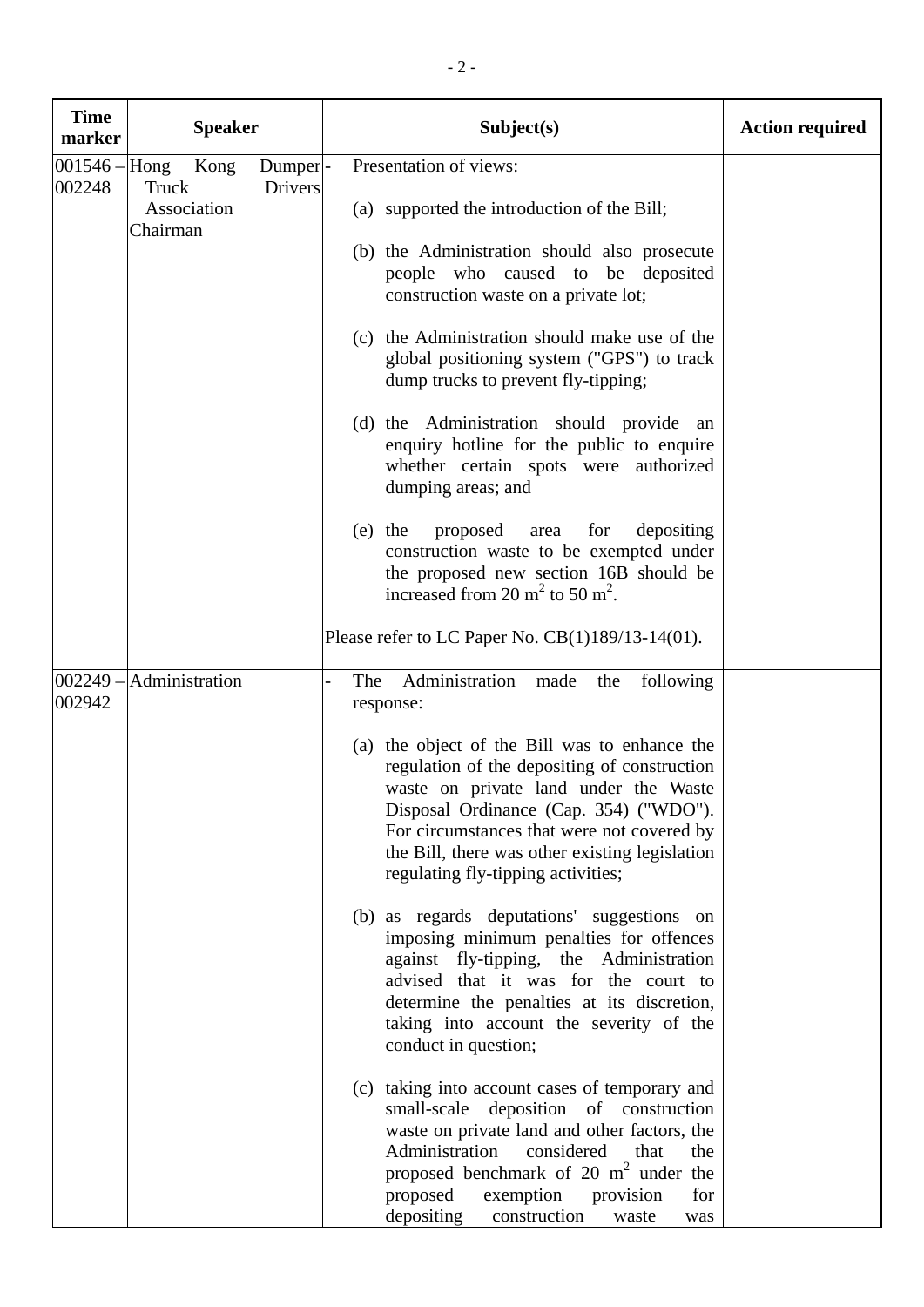| <b>Time</b><br>marker | <b>Speaker</b>                                                                      | Subject(s)                                                                                                                                                                                                                                                                                                                                                                                                                                                                                                                                                                                                                                                                                                                                                                | <b>Action required</b> |
|-----------------------|-------------------------------------------------------------------------------------|---------------------------------------------------------------------------------------------------------------------------------------------------------------------------------------------------------------------------------------------------------------------------------------------------------------------------------------------------------------------------------------------------------------------------------------------------------------------------------------------------------------------------------------------------------------------------------------------------------------------------------------------------------------------------------------------------------------------------------------------------------------------------|------------------------|
|                       |                                                                                     | appropriate; and<br>(d) whether to adopt GPS to regulate<br>fly-tipping activities was being studied by<br>the Construction Industry Council which<br>would make recommendations on the<br>appropriateness of the technology and<br>related concerns, such as protection of<br>privacy.                                                                                                                                                                                                                                                                                                                                                                                                                                                                                   |                        |
| 003146                | $ 002943 -  $ Mr LI Ka-leung,<br>Sai-<br>Kung<br>District<br>Councillor<br>Chairman | Presentation of views:<br>(a) private land might be heavily polluted due<br>to the provision of exemption of 20 $m2$ for<br>depositing construction waste;<br>(b) the Bill could only protect the interests of<br>the registered landowners but not the<br>interests of others whose land was subject<br>to litigation (e.g. those acquired the land by<br>way of adverse possession). Even if their<br>interests in the land were subsequently<br>confirmed by the court, the land as<br>damaged could not easily be restored; and<br>(c) the Bill could not solve problems arising<br>from roadside dumping activities, such as<br>parking of cargo compartments<br>for<br>temporary storage of construction waste.<br>Please refer to LC Paper No. CB(1)189/13-14(02). |                        |
| 003147 -<br>003321    | Administration                                                                      | Administration<br>The<br>following<br>made<br>the<br>response:<br>(a) the Bill was meant to deter people from<br>polluting the environment. It might not be<br>appropriate for the Bill to tackle all the<br>circumstances<br>suggested<br>by<br>the<br>as<br>deputations while there was other existing<br>legislation regulating fly-tipping activities;<br>and<br>(b) landowners should resolve land ownership<br>problems before submitting the specified<br>form to the Director of Environmental<br>Protection<br>for<br>affixing<br>an<br>acknowledgement.                                                                                                                                                                                                         |                        |